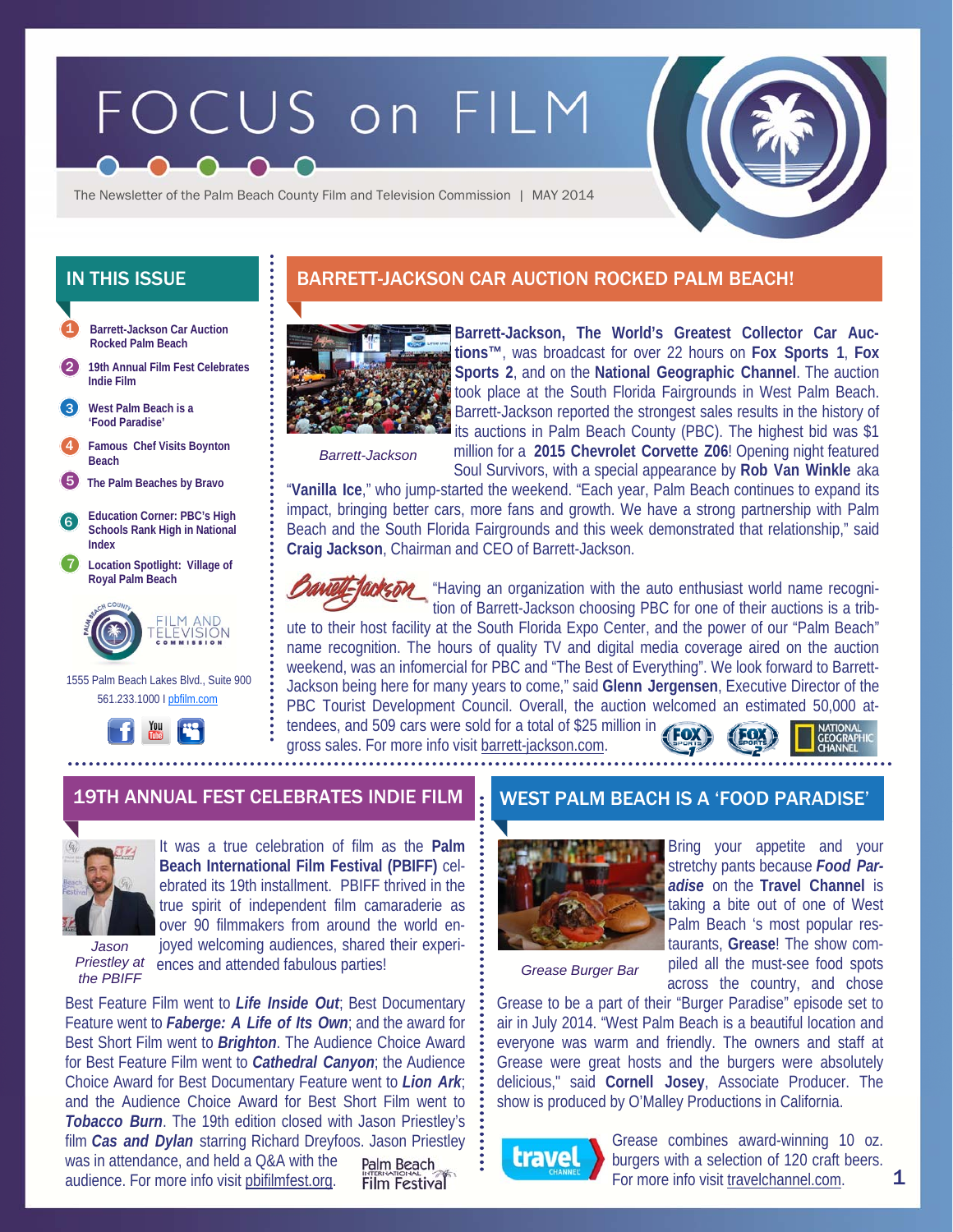

FOCUS ON FILM

#### 'VOICES' ARE HEARD DURING FILM FESTIVAL FAMOUS CHEF VISITS BOYNTON BEACH

Palm Beach<br> **South Florida filmmakers were**<br> **South Florida filmmakers were Film Festival honored** at the annual **Voices of Local Film**, during the **19th Annual Palm Beach International Film Festival**. The award for Best Feature Film went to *Butter and Cheese* directed by **Tashi Dhondup** and Best Director was awarded to **Jason Galotti** for *They Live*.



"This marked the first year the Palm Beach Film Society teamed up with the PBC Film & TV Commission to present the 2014 Voices of Local Film and Student Showcase of Films. We had an excellent line-up of local indie films, and student films from around the state," said **Heath McKnight**. For info visit pbfilmsociety.org.

## CULTURAL DOCUMENTARY IS ON POINT



The crew from *Ineffable*, a new documentary intended to be broadcast on **PBS** stations nationwide in 2015, came to the Palm Beaches to film a segment about **Ballet Palm Beach**! **Livingston and McKay,** a production company based in Georgia searched for little pockets of excel-

*Ballet Palm Beach in Centennial Square* 

lence in local communities across the country. Ballet Palm Beach popped up on their radar immediately because they had heard about a master ballet teacher that was still teaching young dancers. The crew shot interviews with the ballet teachers at the school, and filmed the dancers.



"From shooting an event in the historic 1916 Courthouse to a flash ballet in Centennial Square, everyone was very accommodating to our production needs during filming. Our local crew from KO-MAR Productions did an outstanding job for us too," said

**Renee McKay**, Producer. The first trailer can be seen at vimeo.com/87890655. For more info visit livingstonmckay.com.



*Andrew Zimmern's Appetite for*  **Life:** DIY is the television host's web series that searches for America's best and most unique chefs and food creators in DIY craft and

*Photo Courtesy: Appetite for Life: DIY* 

cooking. Zimmern and crew made their way to South Florida to film a few episodes of the series. One of the locations was **Hack-**

**lab**, a creative workshop in Boynton Beach where some interesting experiments are happening.

Zimmern meets with the hackers who demonstrate what they're cooking up including mac 'n' cheese that also charges your cell phone, and an herb garden using pee-ponics. For more info visit appetiteforlife.msn.com.

#### HAUNTING TV COMES TO PBC



A crew from **New Dominion Pictures**  came to Palm Beach County (PBC) to film a program for a major cable network. The program will detail the story of a Lake Worth man who experienced a violent haunting in his childhood home and went on to become a paranormal investigator who helps

*Filming in Lake Worth* 

others. The crew filmed beauty shots around PBC including in Lake Worth.

"PBC is a beautiful location with excellent local talent. The County made the process a smooth one and they were very accommodating in working with our logistics people," said **Cherise Ellingsworth**, Producer/Field Director. New Dominion Pictures is based in Suffolk, VA and has produced over 500 hours of award-winning programming for major cable networks since 1989. The program is tentatively slated to air on August 31st. For more info call 561.233.1000.

#### PRODUCTION COMPANY CONTINUALLY SHOOTS IN DELRAY BEACH



**Hutton Miller** in **Boca Raton** has helped sell more than two billion dollars worth of direct response products worldwide. The company was recently hired to produce a commercial for the "Wubble," a new product that bounces, flies, floats, squeezes, dribbles, paddles and rolls. The shoot took place at the **505 Teen Center and Hobbit Skate Park** in **Delray Beach**. The commercial will be seen in the next few months on TV and online.

*Hutton Miller filming the "Wubble" commercial in Delray Beach* 

"Hutton Miller loves shooting in Delray Beach. We can get several different looks from beach to big city to nature. We always love shooting in Delray for a full day, because it also gives our cast and crew the opportunity to enjoy all of the shops and restaurants that Delray has to offer! In addition, we prefer to stay local when possible to support local businesses," said **Lindsay Bennett**, Line Producer. For more info visit huttonmiller.com.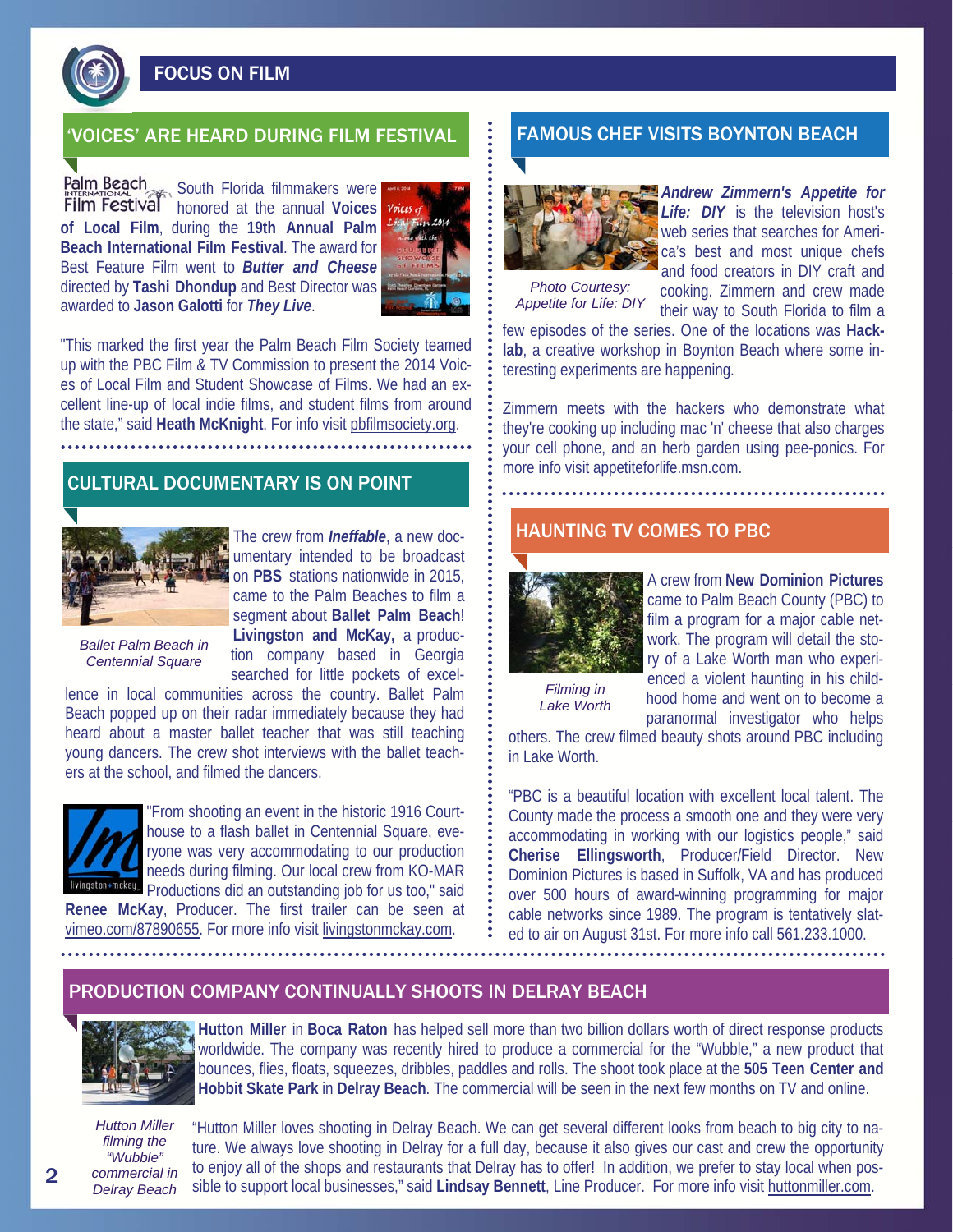

### SVELTE MODELS POSE ON AREA BEACHES NEW FILM FESTIVAL COMES TO BOCA



Still photography and video shoots are one of the most lucrative facets of the production industry in the Palm Beaches. Recently, local production house **Plum Produc-**

**tions** based in Boynton Beach

*Models on the Aqua Leisure shoot in Palm Beach County* 

produced a shoot for **Aqua Leisure**. "Aqua Leisure is Boston based and they needed a warm, sunny location to shoot an extensive line of beach and pool games. Palm Beach County's exceptional scenic beach locations fit the bill and we had perfect weather and got great shots," said **Jennifer Seremetis-Jager**, Creative Director at Plum Productions.

The photos and video Plum Productions captured will be used in sales presentations to buyers from internationally known retailers, on the Aqua Leisure website and social media pages, and even on the product packaging. The shoot featured Aqua Leisure's brand new line of beach games

which will be on sale in 2015. For more info visit plumproductionsmedia.com.

plumproductions

#### THE PALM BEACHES BY BRAVO



The sixth season of the *Real Housewives of New Jersey* has kicked off and the ladies of the famous **Bravo** franchise made their way down to Boca Raton and Delray Beach! Viewers will see the ladies enjoying the South Florida ambiance as they escape the polar vortex, and soak up the sun!

*Melissa Gorga tweeted this photo of herself in Boca Raton* 

This isn't the first time the 'Real Housewives' have filmed in the Palm Beaches. In 2013,

the Miami cast took in a polo match at the Grand Champions Polo Club. For more info visit bravotv.com.

#### BOCA ALACK FILM FESTIVAL Colorful Black Cinema: Arts & Education. hely 2014

The inaugural **Boca Black Film Festival 2014** kicked off its film and scriptwriting com-

petition for black content makers based in the United States. The organization's first cinema arts & education film festival celebrates black media arts, film works and scriptwriting. "I am excited about the possibilities for this festival," said **Lizabeth Martin**, founder. This is the perfect opportunity to network, engage and develop more opportunities."

Filmmakers can submit short films, feature films or documentaries at BocaBlackFilm.org. There is also a sister competition in scriptwriting for shorts and features. In addition, students can enter the short films and scriptwriting category. The festival will take place at the **Boca Raton Marriott** from **July 17-19, 2014**. The Boca Black Film Festival is now accepting entries and discounted student rates are available for student ambassadors who sign up for community service hours. For more information including guidelines and deadlines, visit BocaBlackFilm.org or on Facebook: Boca Black Film and Twitter @BocaBlackFilm.

#### THE COUNTY LOSES ONE OF ITS OWN



**Shirley Talbert**, the Chief Marketing Officer for Discover Palm Beach County, Inc. has passed away. While in this position, she received her credentials as a Certified Destination Management Executive and Certified Hospitality Marketing Executive, which is the industry's highest educational achievement.

*Shirley Talbert*  Shirley was, first and foremost a loving wife, a supportive sister and aunt, and a great friend.

Shirley is survived by her husband, Laszlo Janoska, and her two siblings. She is also survived by four nieces, one grandniece and two grandnephews.

## THE FOOD NETWORK IS CALLING ALL BAKERS



**The Food Network** is searching the country for people who love to bake! Are you passionate about baking? Do you love the holidays? Do you know how to make an amazing yule log or have a secret family recipe for a Pumpkin Pie that will take down the competition? Well if so, this could be the perfect show for you! *The Great Holiday Bake-Off* is a major TV showdown where versatile baking enthusiasts enter the kitchen in a fun holiday battle to try and win a cash prize and become the Great Holiday Bake-Off Grand Champion!

To enter, email holidaybakeoffcasting@leg-corp.com. Put your city/state in the subject line and include your name, phone number, email, and occupation in the body of the email. Include a photo of yourself and photos 3<br>of some of your boliday baked goods, Lastly, write about yourself, and why you would good for the show of some of your holiday baked goods. Lastly, write about yourself, and why you would good for the show.